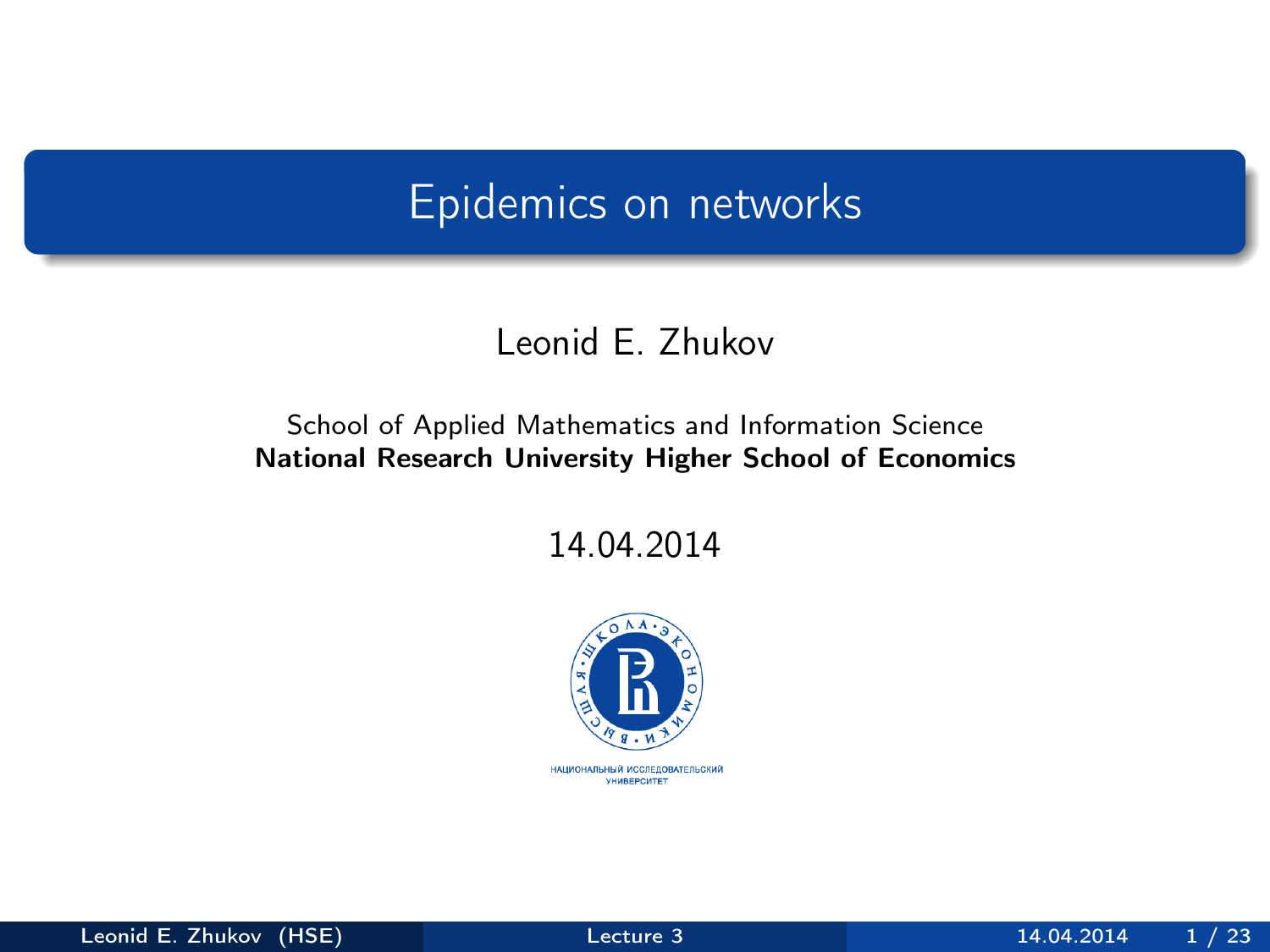- network of potential contacts (adjacency matrix  $\mathbf{A}$ )
- probabilistic model (state of a node):
	- $s_i(t)$  probability that at t node *i* is susceptable
	- $x_i(t)$  probability that at t node i is infected
	- $r_i(t)$  probability that at t node *i* is recovered
- **•** from determenistic to probabilistic description
- connected component all nodes reachable
- $\bullet$  network is undirected (matrix  $\bm{A}$  is symmetric)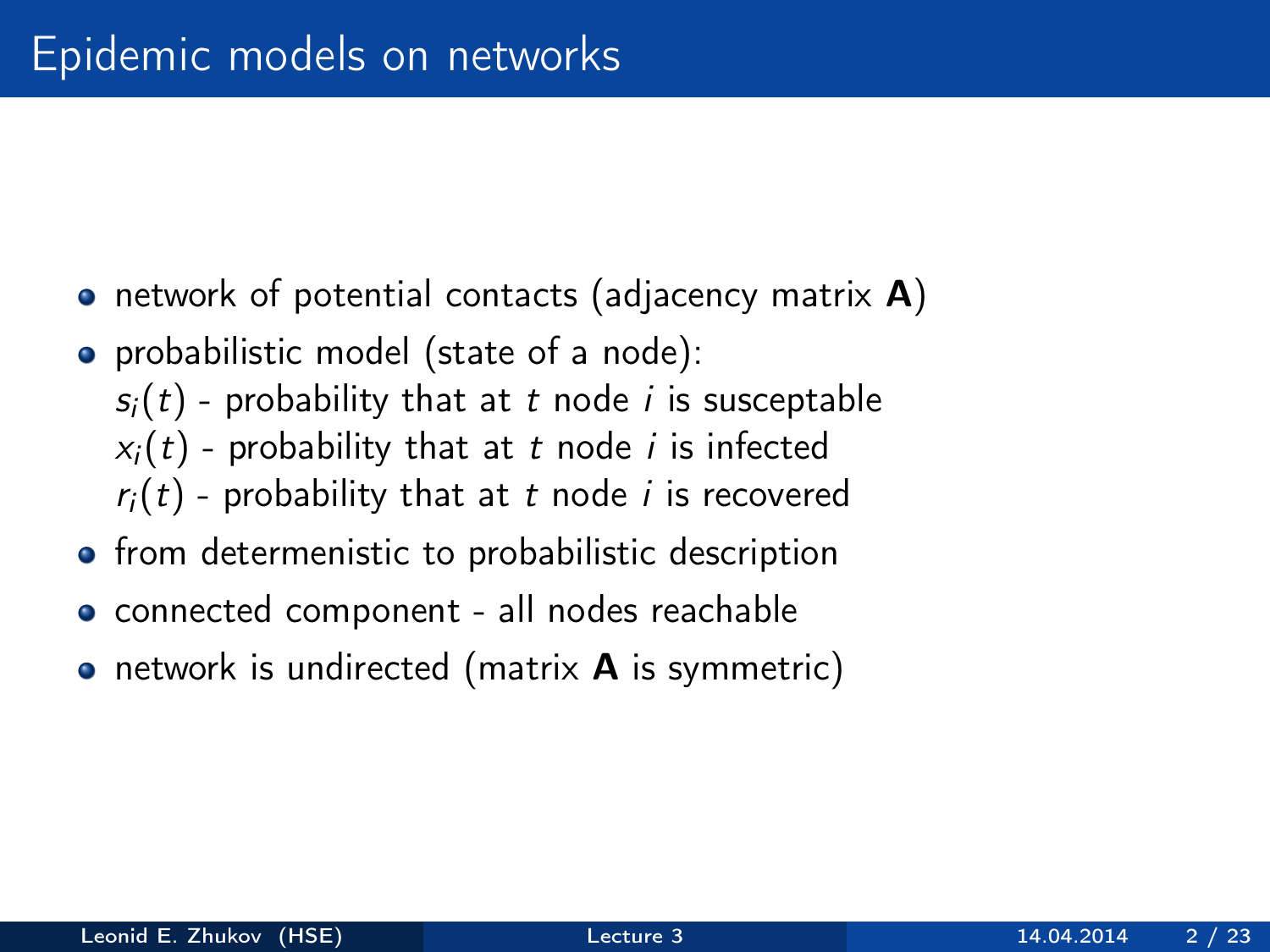# SI model

SI Model

 $S \rightarrow I$ 

• Probabilites that node *i*:  $s_i(t)$  - susceptable,  $x_i(t)$  -infected at t

$$
x_i(t) + s_i(t) = 1
$$

 $\bullet$   $\beta$  - infection rate, probability to get infected in a unit time

$$
x_i(t+\delta t)=x_i(t)+\beta s_i\sum_j A_{ij}x_j\delta t
$$

• infection equation

$$
\frac{dx_i(t)}{dt} = \beta s_i(t) \sum_j A_{ij} x_j(t)
$$

$$
\frac{ds_i(t)}{dt} = -\beta s_i(t) \sum_j A_{ij} x_j(t)
$$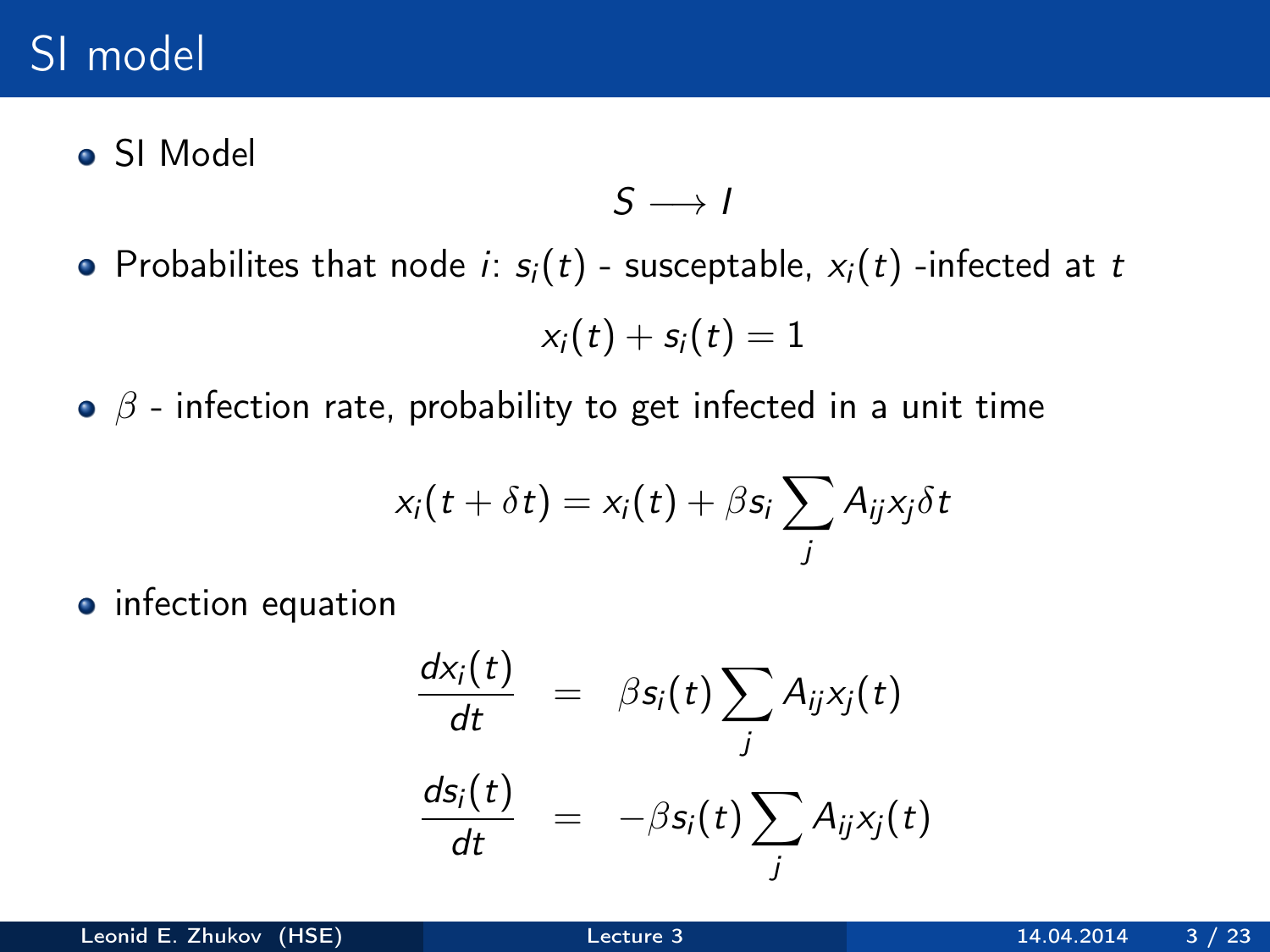# SI model

Differential equation

$$
\frac{dx_i(t)}{dt} = \beta(1-x_i(t))\sum_j A_{ij}x_j
$$

• early time approximation,  $t \to 0$ ,  $x_i(t) \ll 1$ 

$$
\frac{dx_i(t)}{dt} = \beta \sum_j A_{ij} x_j
$$

$$
\frac{d\mathbf{x}(t)}{dt} = \beta \mathbf{A}\mathbf{x}(t)
$$

• Solution in the basis

$$
\mathbf{A}\mathbf{v}_k = \lambda_k \mathbf{v}_k
$$

$$
\mathbf{x}(t) = \sum_k a_k(t) \mathbf{v}_k
$$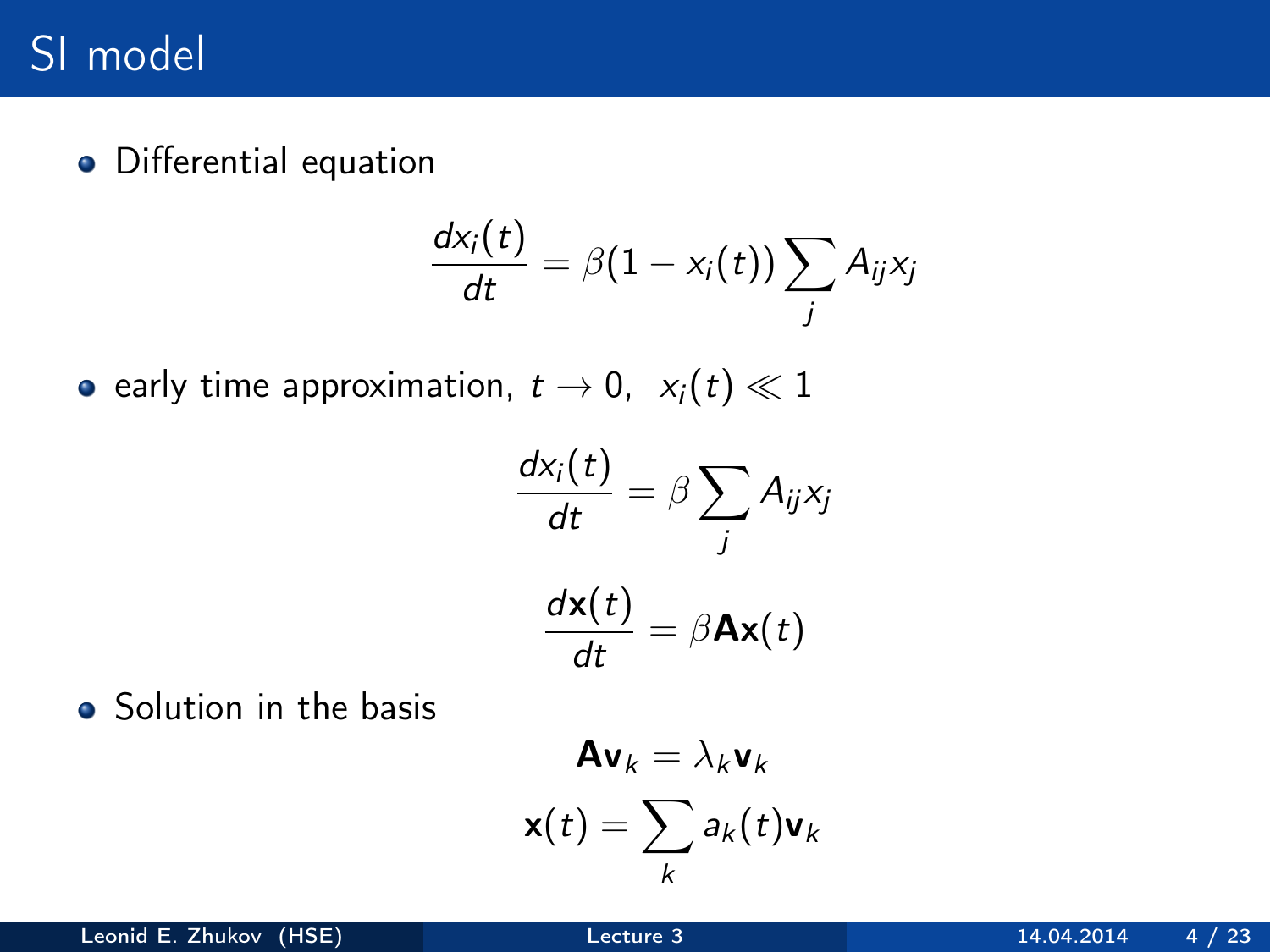# SI model

$$
\sum_{k} \frac{da_k}{dt} \mathbf{v}_k = \beta \sum_{k} \mathbf{A} a_k(t) \mathbf{v}_k = \beta \sum_{k} a_k(t) \lambda_k \mathbf{v}_k
$$

$$
\frac{da_k(t)}{dt} = \beta \lambda_k a_k(t)
$$

$$
a_k(t) = a_k(0) e^{\beta \lambda_k t}, \quad a_k(0) = \mathbf{v}_k^T \mathbf{x}(0)
$$

Solution

$$
\mathbf{x}(t) = \sum_{k} a_k(0) e^{\lambda_k \beta t} \mathbf{v}_k
$$

 $\bullet$  t  $\rightarrow$  0,  $\lambda_{\text{max}} = \lambda_1 > \lambda_k$ 

$$
\mathbf{x}(t)=\mathbf{v}_1e^{\lambda_1\beta t}
$$

- **1** growth rate of infections depends on  $\lambda_1$
- **2** probability of infection of nodes depends on  $v_1$ , i.e  $v_{1i}$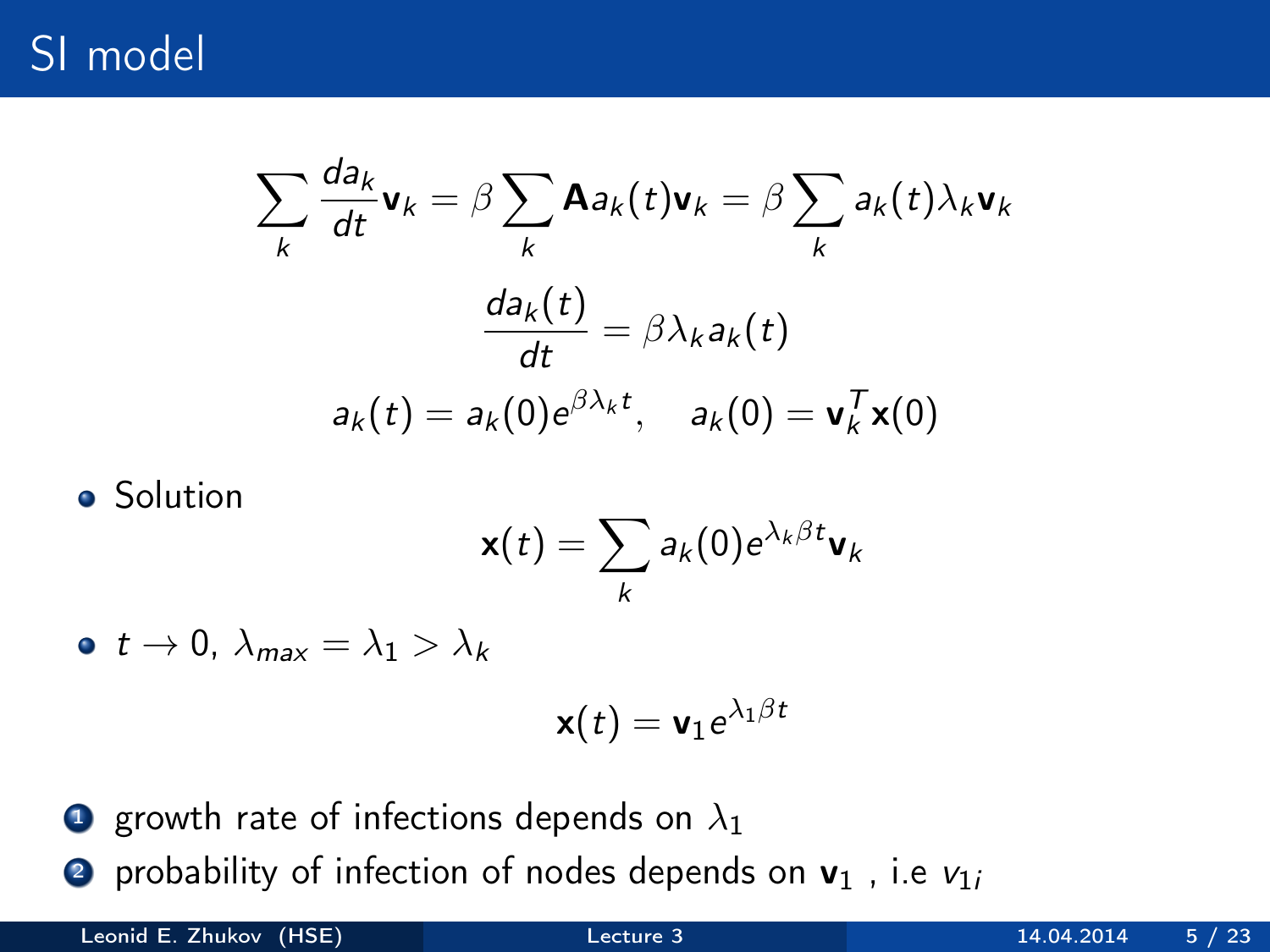• late- time approximation,  $t \to \infty$ ,  $x_i(t) \to const$ 

$$
\frac{d x_i(t)}{dt} = \beta(1-x_i(t))\sum_j A_{ij} x_j = 0
$$

$$
Ax \neq 0 \text{ since } \lambda_{min} \neq 0, 1 - x_i(t) \approx 0
$$

- All nodes in connected component get infected  $t \to \infty \quad x_i(t) \to 1$
- Connected component structure and distribution. Does initially infected node belong to GCC?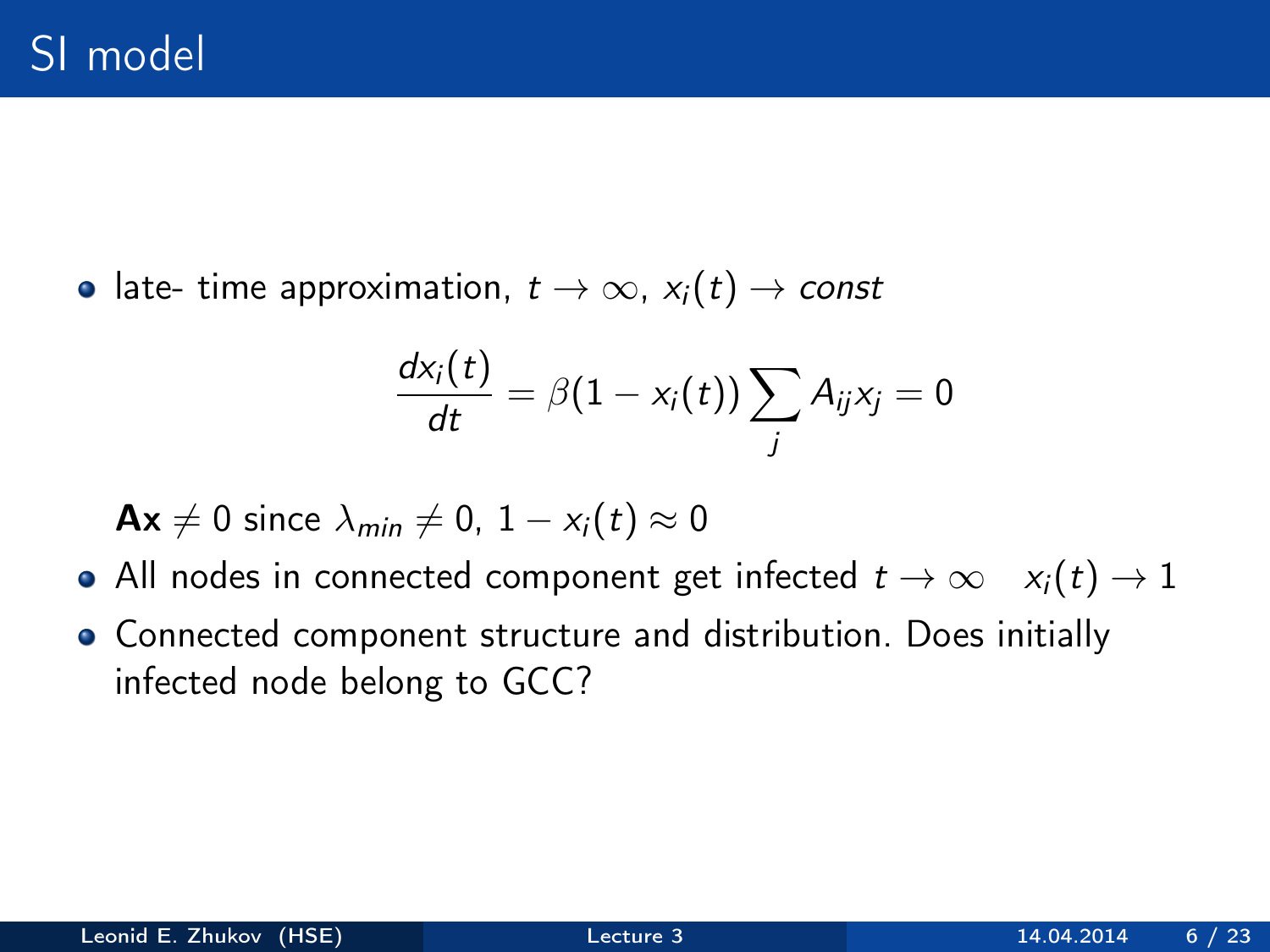

Time  $t$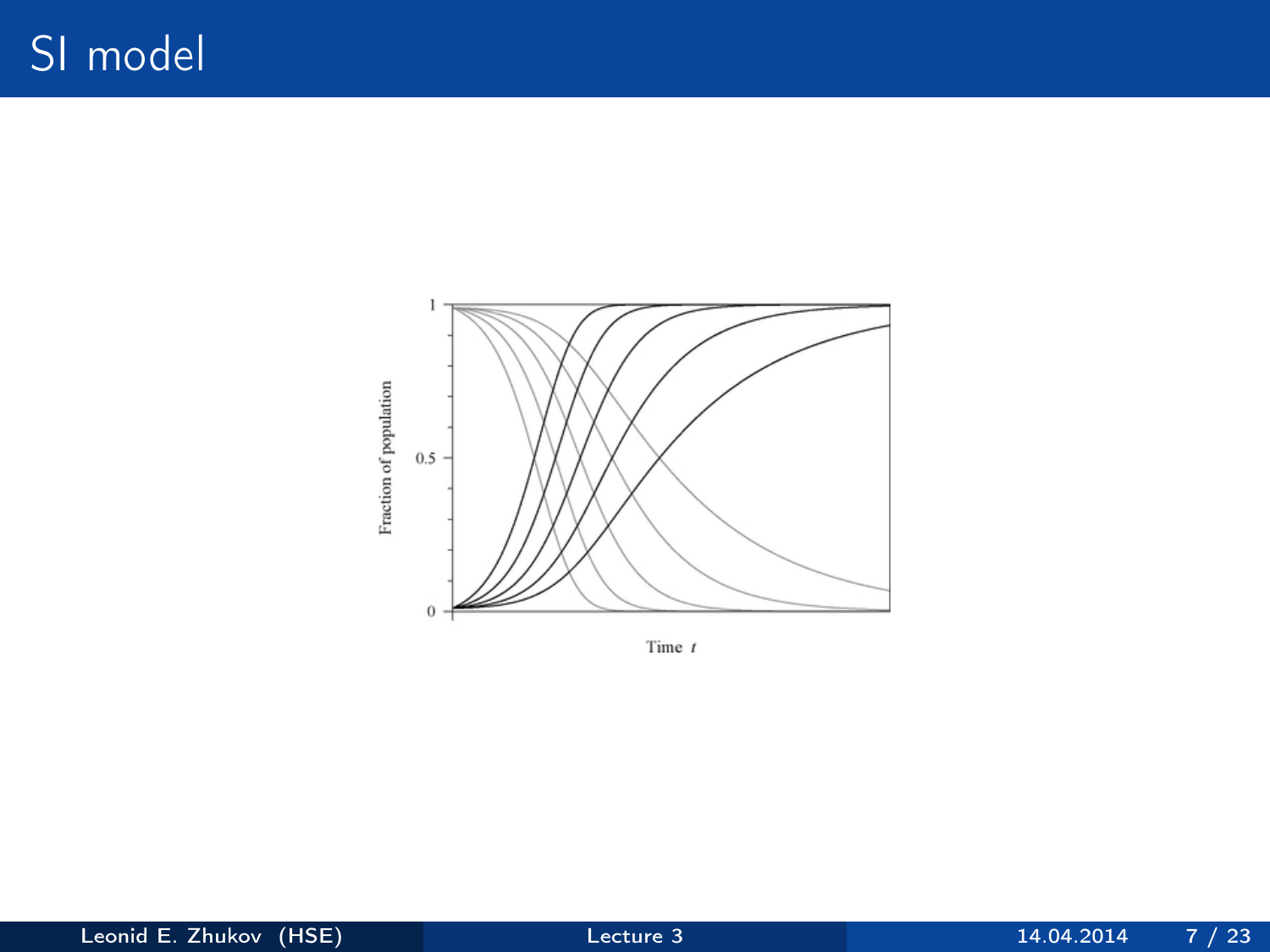SIS Model

$$
S\longrightarrow I\longrightarrow S
$$

• Probabilites that node *i*:  $s_i(t)$  - susceptable,  $x_i(t)$  -infected at t

$$
x_i(t) + s_i(t) = 1
$$

 $\bullet$   $\beta$  - infection rate,  $\gamma$  - recovery rate

$$
\frac{dx_i(t)}{dt} = \beta s_i(t) \sum_j A_{ij} x_j(t) - \gamma x_i
$$

$$
\frac{ds_i(t)}{dt} = -\beta s_i(t) \sum_j A_{ij} x_j(t) + \gamma x_i
$$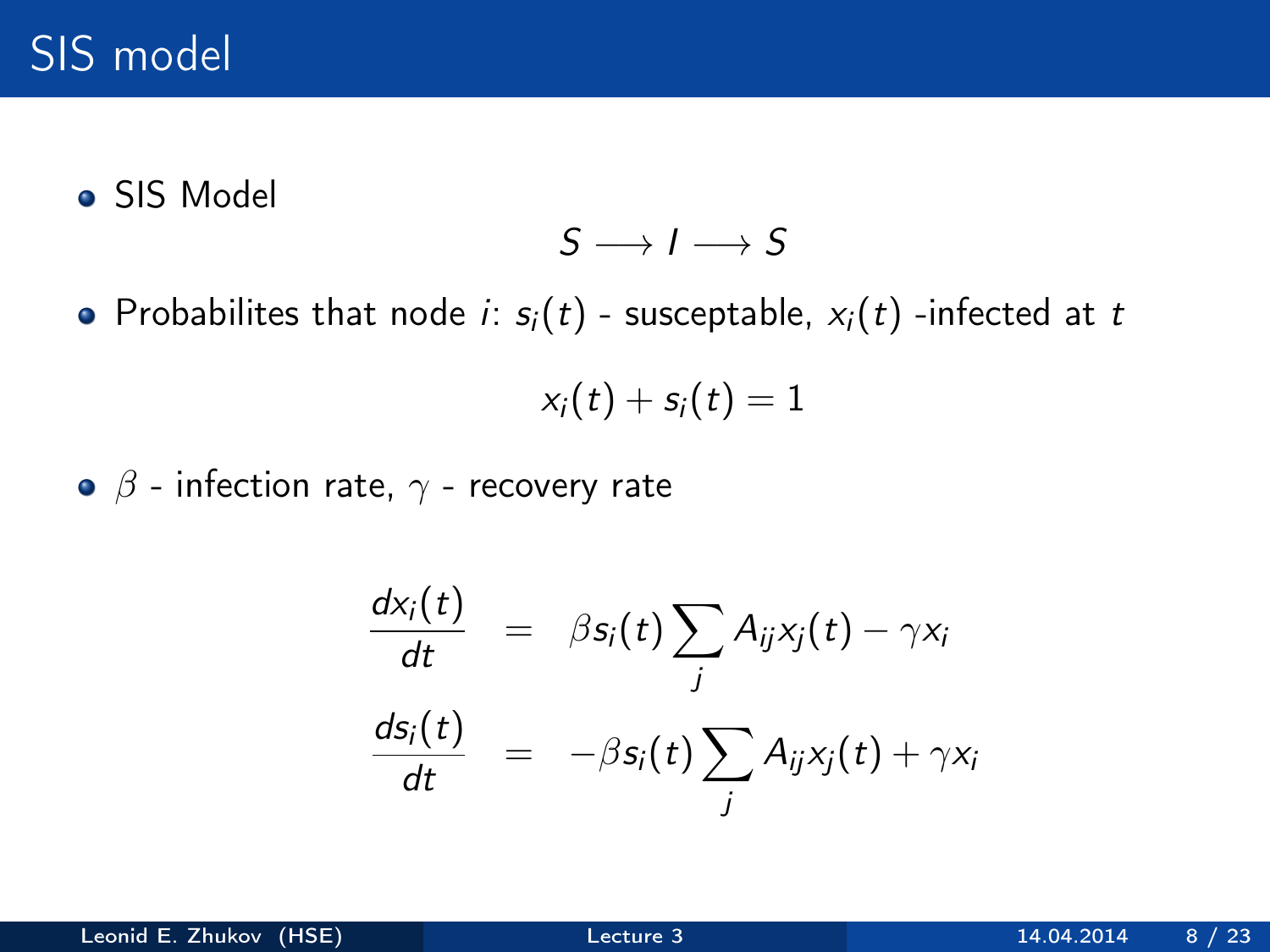# SIS model

Differential equation

$$
\frac{d x_i(t)}{dt} = \beta (1-x_i(t)) \sum_j A_{ij} x_j - \gamma x_i
$$

• early time approximation,  $x_i(t) \ll 1$ 

$$
\frac{dx_i(t)}{dt} = \beta \sum_j A_{ij}x_j - \gamma x_i
$$

$$
\frac{dx_i(t)}{dt} = \beta \sum_j (A_{ij} - \frac{\gamma}{\beta} \delta_{ij})x_j
$$

$$
\frac{d\mathbf{x}(t)}{dt} = \beta (\mathbf{A} - (\frac{\gamma}{\beta})\mathbf{I})\mathbf{x}(t)
$$

$$
\frac{d\mathbf{x}(t)}{dt} = \beta \mathbf{M}\mathbf{x}(t), \quad \mathbf{M} = \mathbf{A} - (\frac{\gamma}{\beta})\mathbf{I}
$$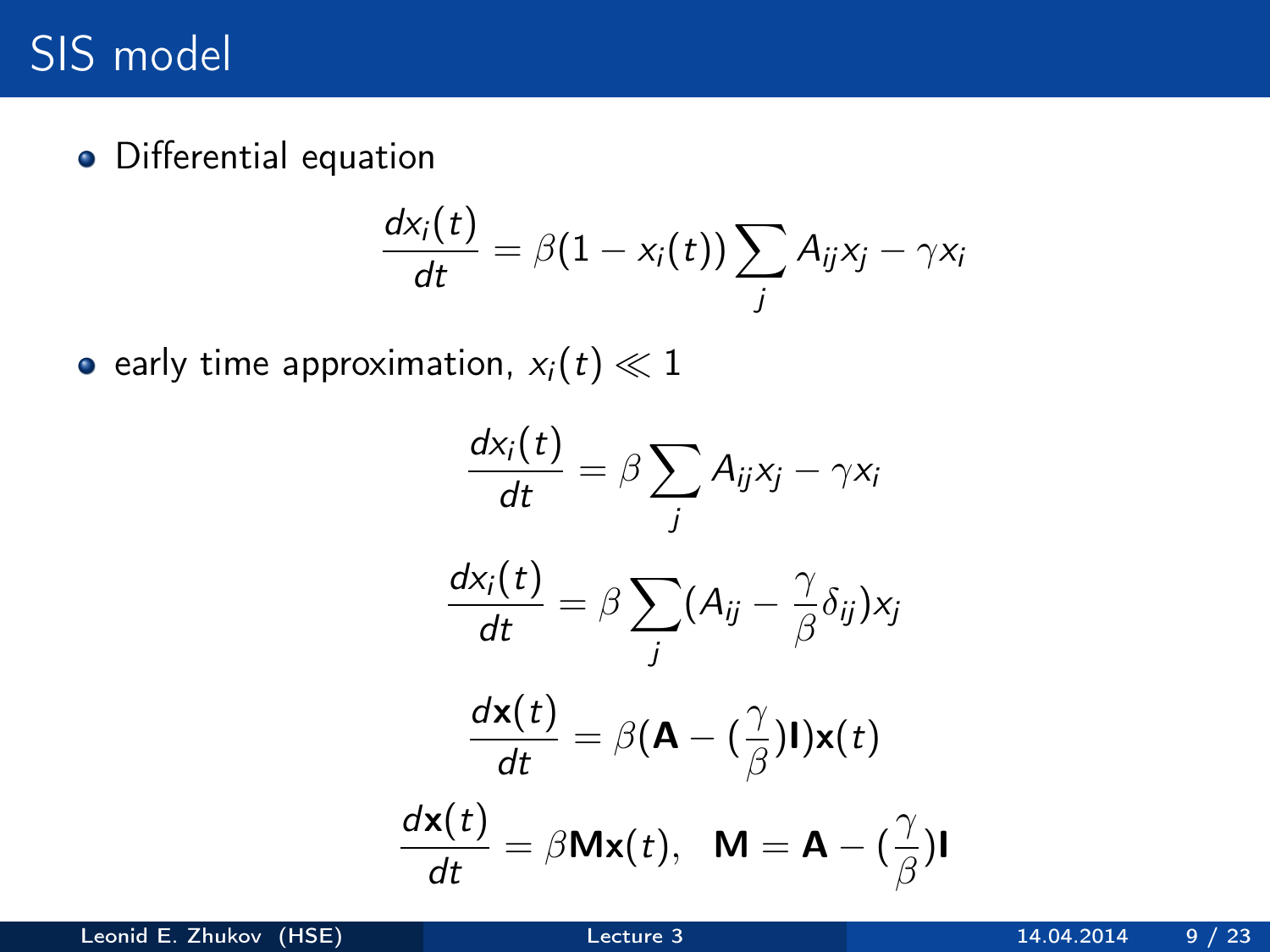# SIS model

**•** Eigenvector basis

$$
\begin{array}{rcl}\n\mathbf{M}\mathbf{v}'_k &=& \lambda'_k \mathbf{v}'_k, \quad \mathbf{M} = \mathbf{A} - \left(\frac{\gamma}{\beta}\right) \mathbf{I}, \quad \mathbf{A}\mathbf{v}_k = \lambda_k \mathbf{v}_k \\
\mathbf{v}'_k &=& \mathbf{v}_k, \quad \lambda'_k = \lambda_k - \frac{\gamma}{\beta}\n\end{array}
$$

**o** Solution

$$
\mathbf{x}(t) = \sum_{k} a_k(t) \mathbf{v}'_k = \sum_{k} a_k(0) \mathbf{v}'_k e^{\lambda'_k \beta t} = \sum_{k} a_k(0) \mathbf{v}_k e^{(\beta \lambda_k - \gamma)t}
$$

\n- \n
$$
\lambda_1 \geq \lambda_k
$$
, critical: \n  $\beta \lambda_1 = \gamma$ \n -if \n  $\beta \lambda_1 > \gamma$ , \n  $\mathbf{x}(t) \rightarrow \mathbf{v}_1 e^{(\beta \lambda_1 - \gamma)t}$  - growth\n -if \n  $\beta \lambda_1 < \gamma$ , \n  $\mathbf{x}(t) \rightarrow 0$  - decay\n
\n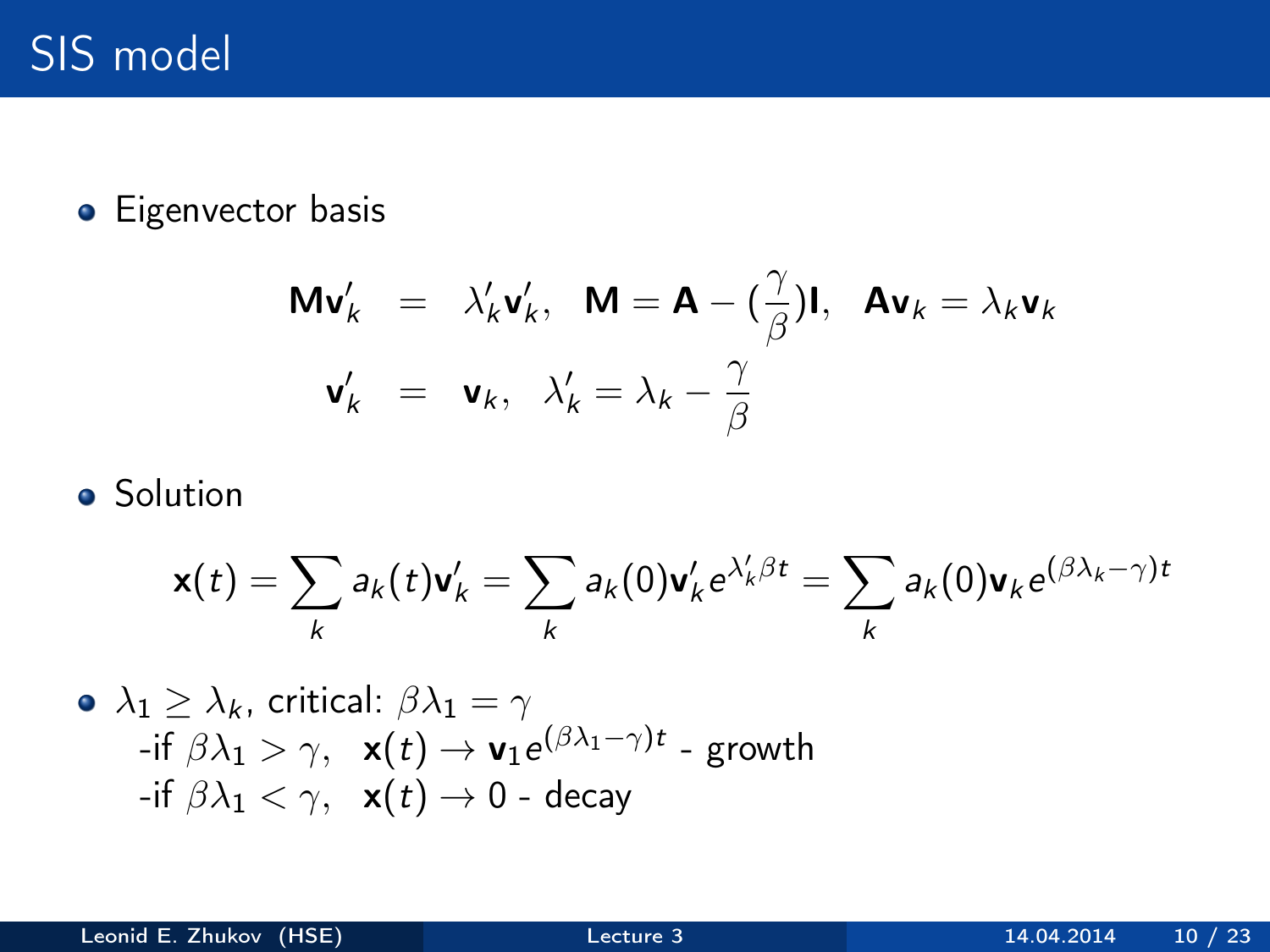Epidemic threshold  $R_0$ :

if  $\frac{\beta}{\gamma} < R_0$  - infection dies over time if  $\frac{\beta}{\gamma}>R_0$  - infection survives and becomes epidemic

In SIS model:

$$
R_0 = \frac{1}{\lambda_1}, \quad \mathbf{A}\mathbf{v}_1 = \lambda_1 \mathbf{v}_1
$$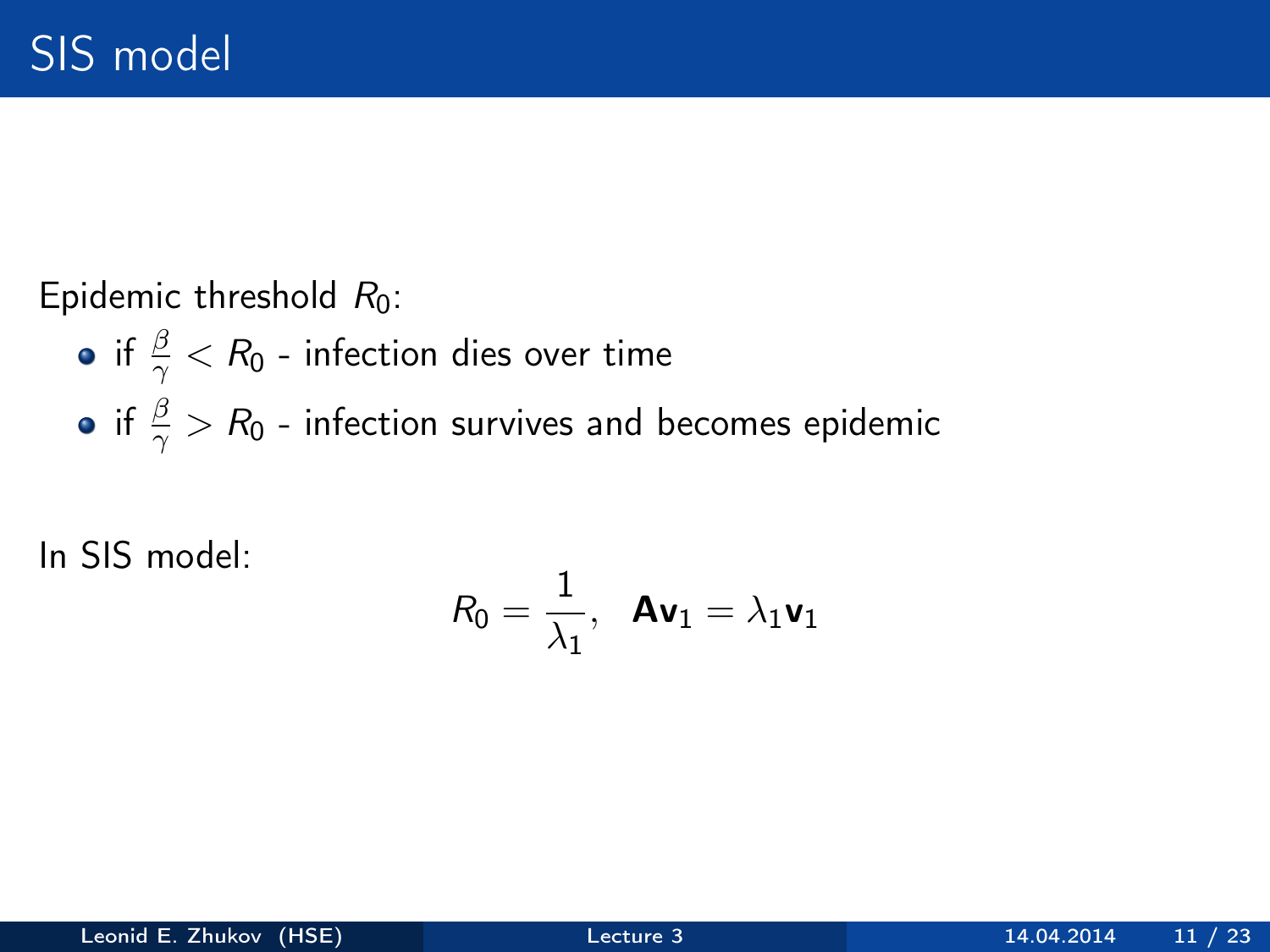# SIS model

long time  $t \to \infty$ :

 $\bullet x_i(t) \rightarrow const$ 

$$
\frac{dx_i(t)}{dt} = \beta(1-x_i)\sum_j A_{ij}x_j - \gamma x_i = 0
$$

$$
x_i = \frac{\sum_j A_{ij} x_j}{\frac{\gamma}{\beta} + \sum_j A_{ij} x_j}
$$

- Above the epidemic threshold  $(\beta/\gamma > R_0)$ 
	- if  $\beta \gg \gamma$ ,  $x_i(t) \rightarrow 1$ - if  $\beta\sim\gamma$ ,  $x_{i}\frac{\gamma}{\beta}=\sum_{j}A_{ij}x_{j}$ , then  $\lambda_{1}=\frac{\gamma}{\beta}$  $\frac{\gamma}{\beta}, \; \; \mathsf{x}_{i}(t) \rightarrow (\mathsf{v}_{1})_{i}$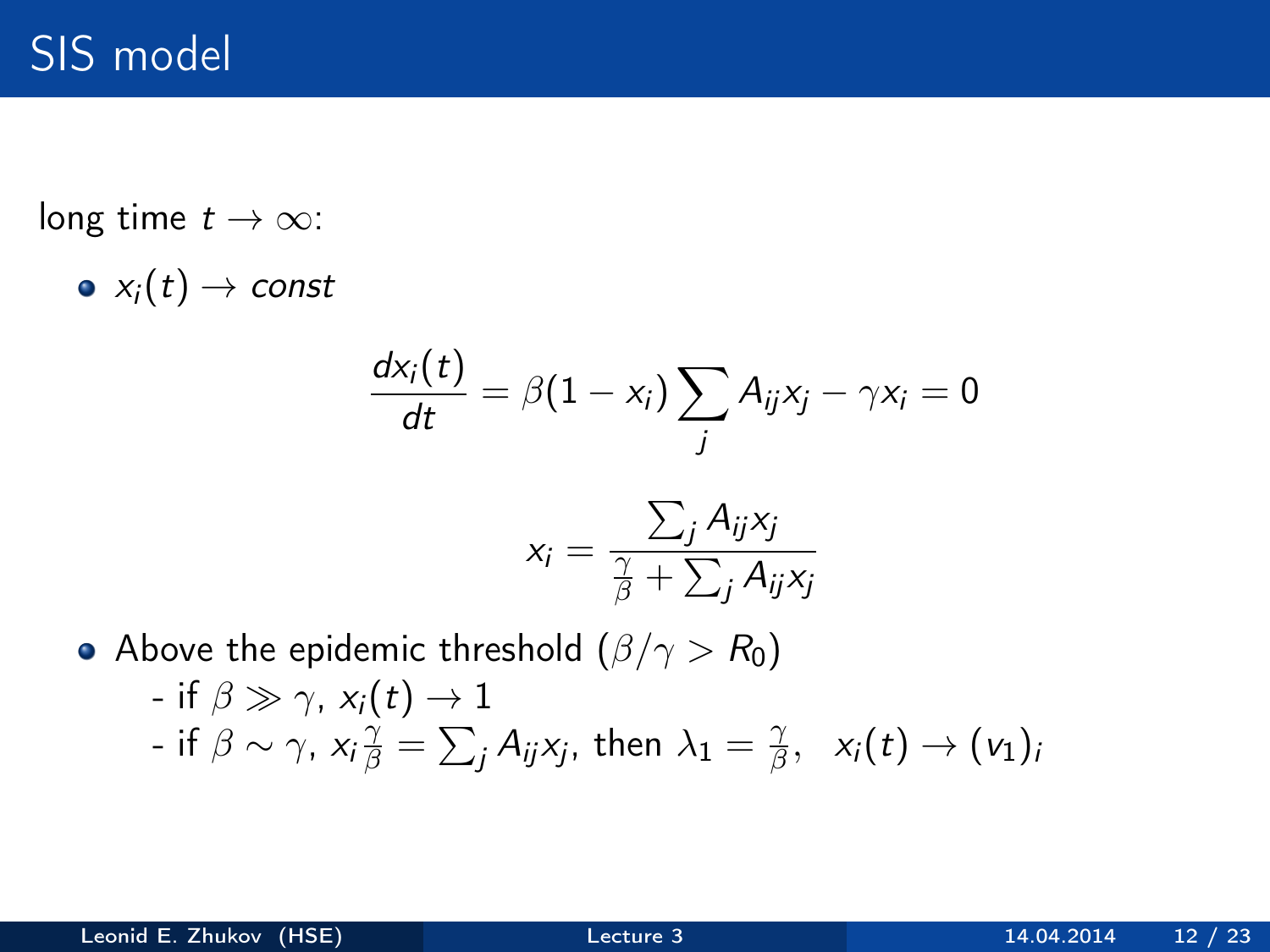#### SIR model

SIR Model

$$
S\longrightarrow I\longrightarrow R
$$

• probabilities  $s_i(t)$  -susceptable,  $x_i(t)$  - infected,  $r_i(t)$  - recovered

$$
s_i(t) + x_i(t) + r_i(t) = 1
$$

$$
\bullet \ \ \beta
$$
 - infection rate,  $\gamma$  - recovery rate

• Infection equation:

$$
\frac{ds_i}{dt} = -\beta s_i \sum_j A_{ij} x_j
$$
\n
$$
\frac{dx_i}{dt} = \beta s_i \sum_j A_{ij} x_j - \gamma x_i
$$
\n
$$
\frac{dr_i}{dt} = \gamma x_i
$$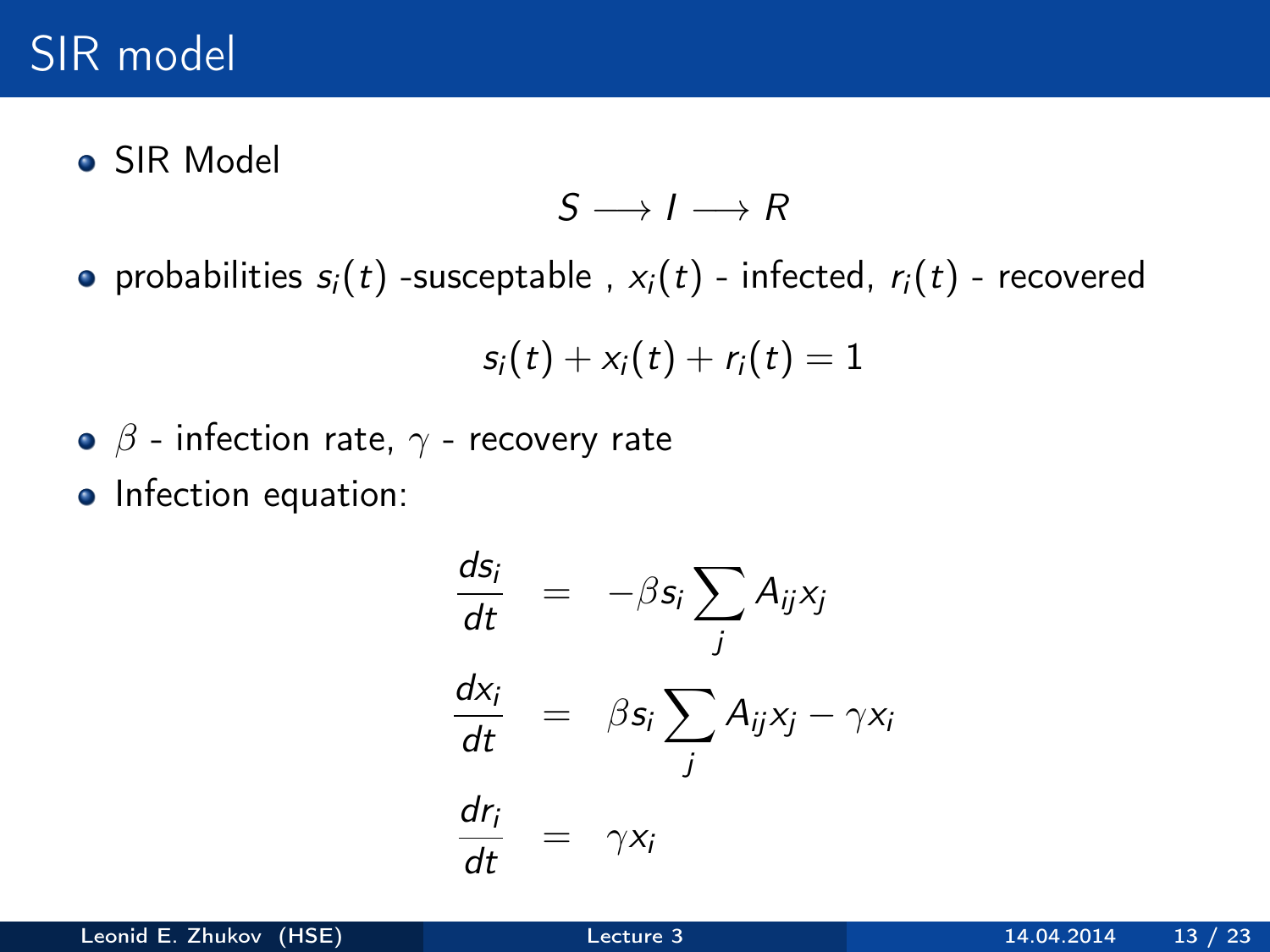Differential equation

$$
\frac{dx_i(t)}{dt} = \beta(1 - r_i - x_i) \sum_j A_{ij} x_j - \gamma x_i
$$

• early time,  $t \rightarrow 0$ ,  $r_i \sim 0$ , SIS = SIR

$$
\frac{dx_i(t)}{dt} = \beta(1-x_i)\sum_j A_{ij}x_j - \gamma x_i
$$

**o** Solution

$$
\mathbf{x}(t) \sim \mathbf{v}_1 e^{(\beta \lambda_1 - \gamma)t}
$$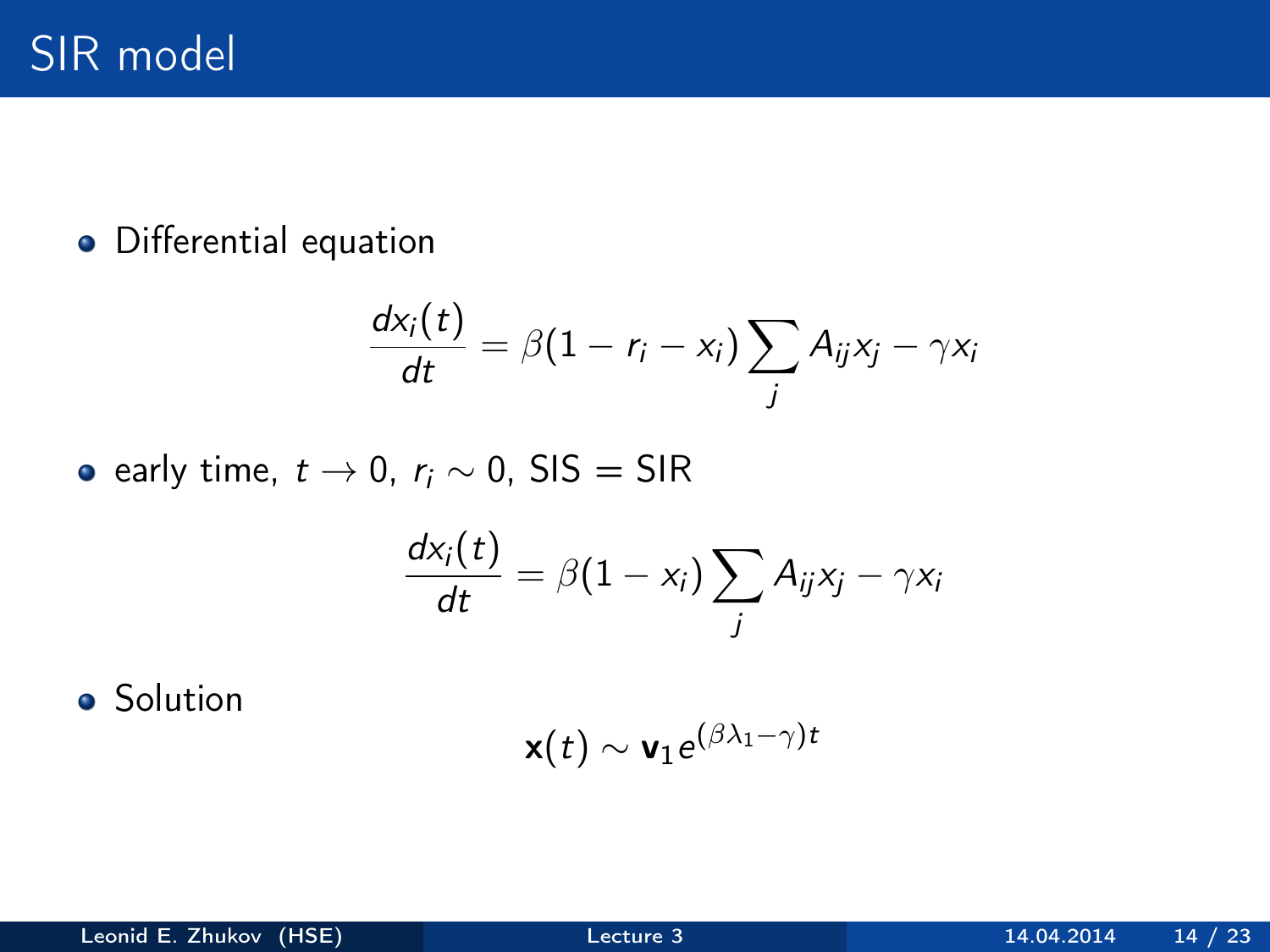

Time  $t$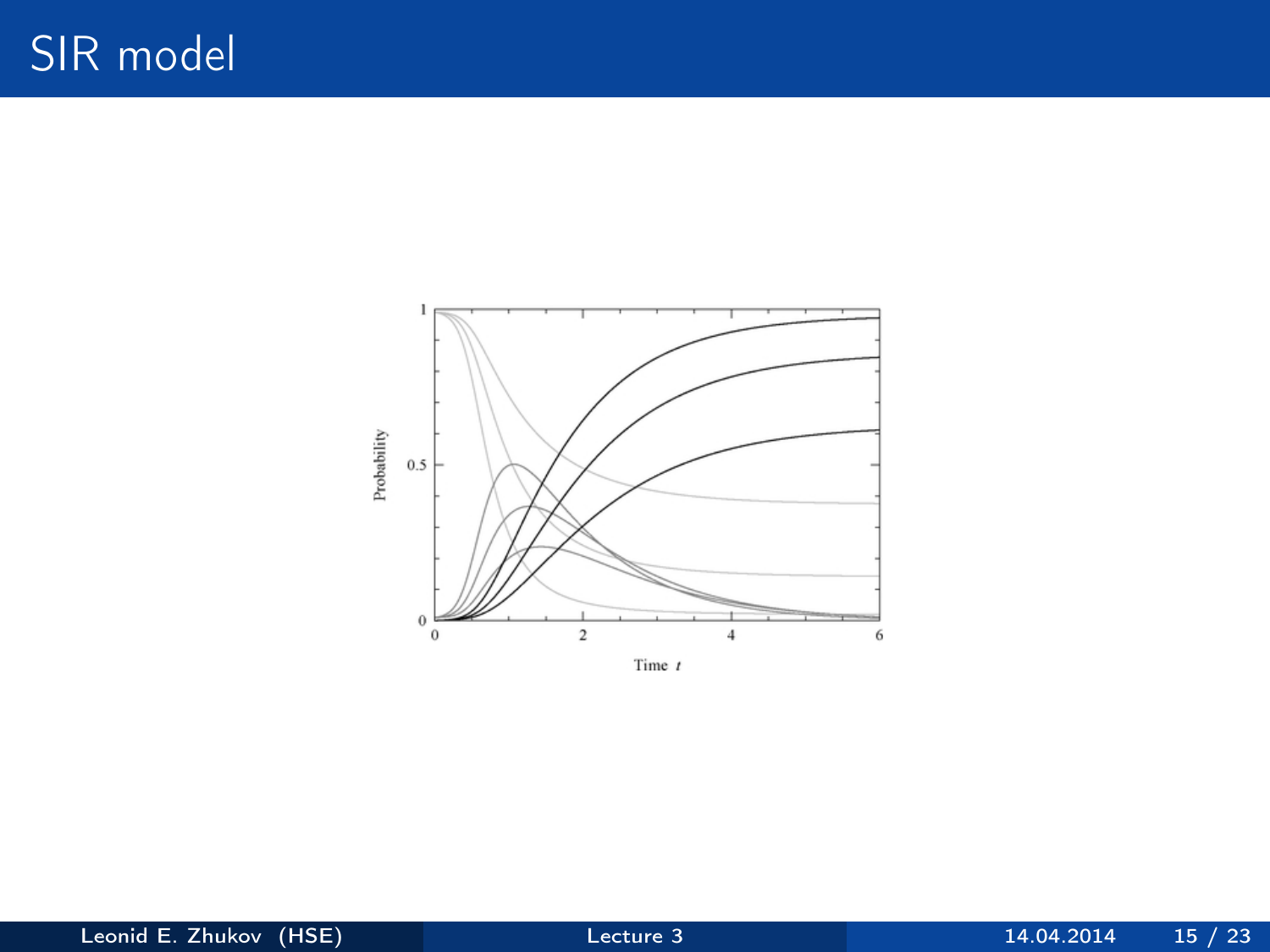# Modeling SIS

- **1** Every node at any time step is in one state  $\{S, I\}$
- Initialize  $c$  nodes in state  $I$
- **3** Each node stay infected  $\tau_{\gamma} = 1/\gamma$  time steps
- On each time step each I node has a prabability  $\beta$  to infect its nearest neighbours (NN),  $S \rightarrow I$
- **•** After  $\tau_{\gamma}$  time steps node recovers,  $I \rightarrow S$

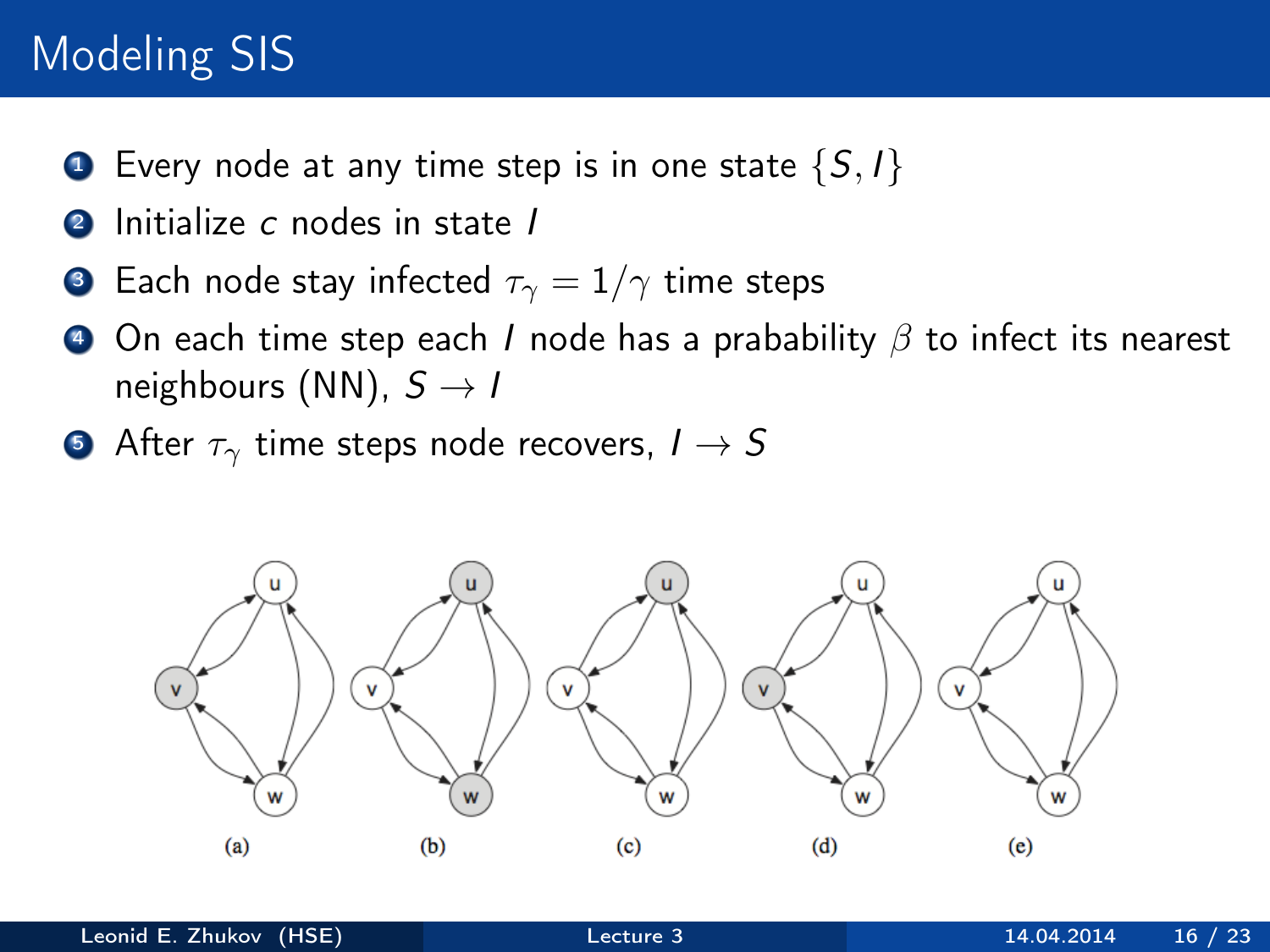- $\bullet$  Every node at any time step is in one state  $\{S, I, R\}$
- **2** Initialize c nodes in state I
- **3** Each node stay infected  $\tau_{\gamma} = 1/\gamma$  time steps
- $\bullet$  On each time step each I node has a prabability  $\beta$  to infect its nearest neighbours (NN),  $S \rightarrow I$
- **After**  $\tau_{\gamma}$  time steps node recovers,  $I \rightarrow R$
- $\bullet$  Nodes R do not participate in infection propagation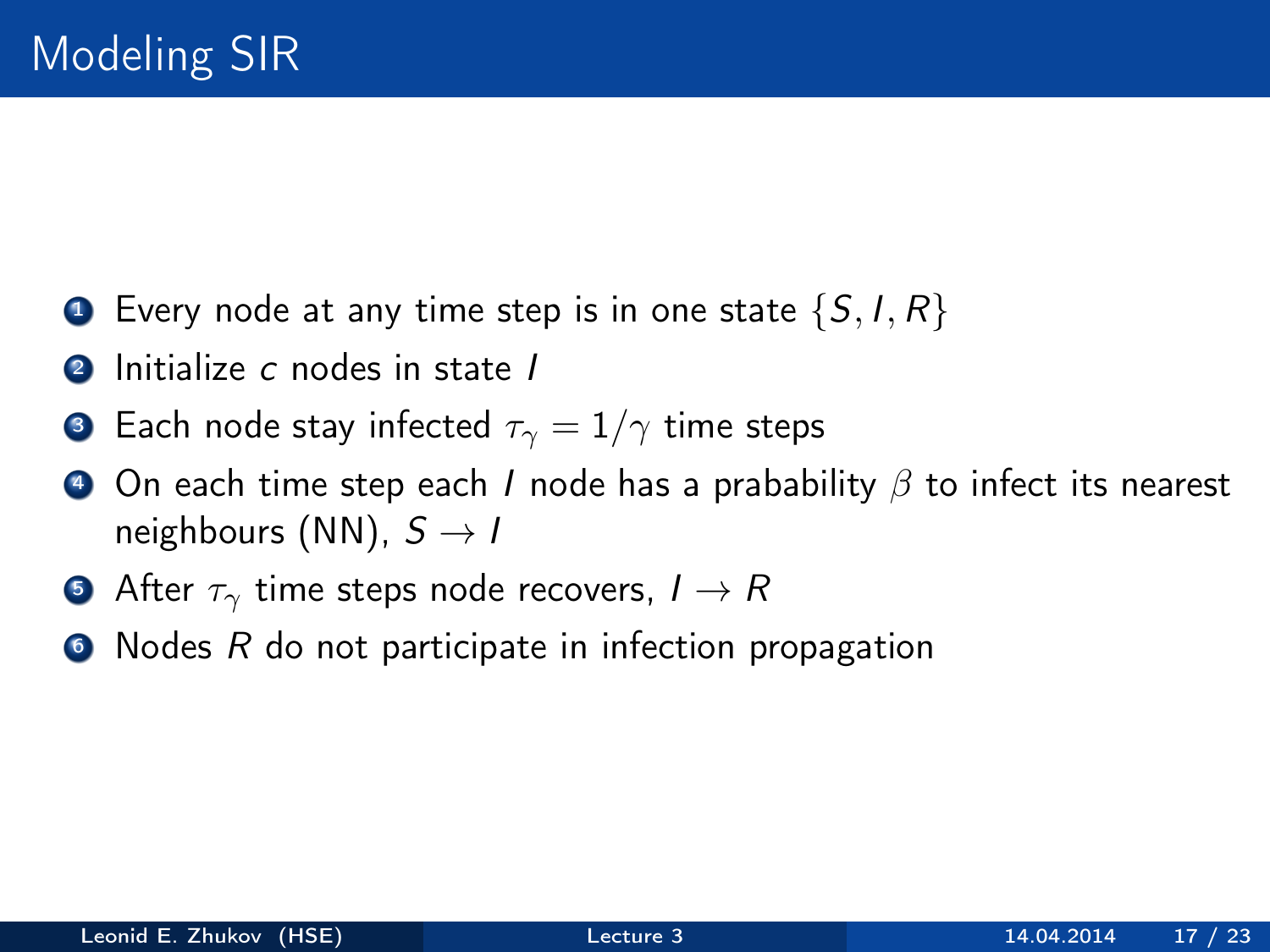# Modeling SIR

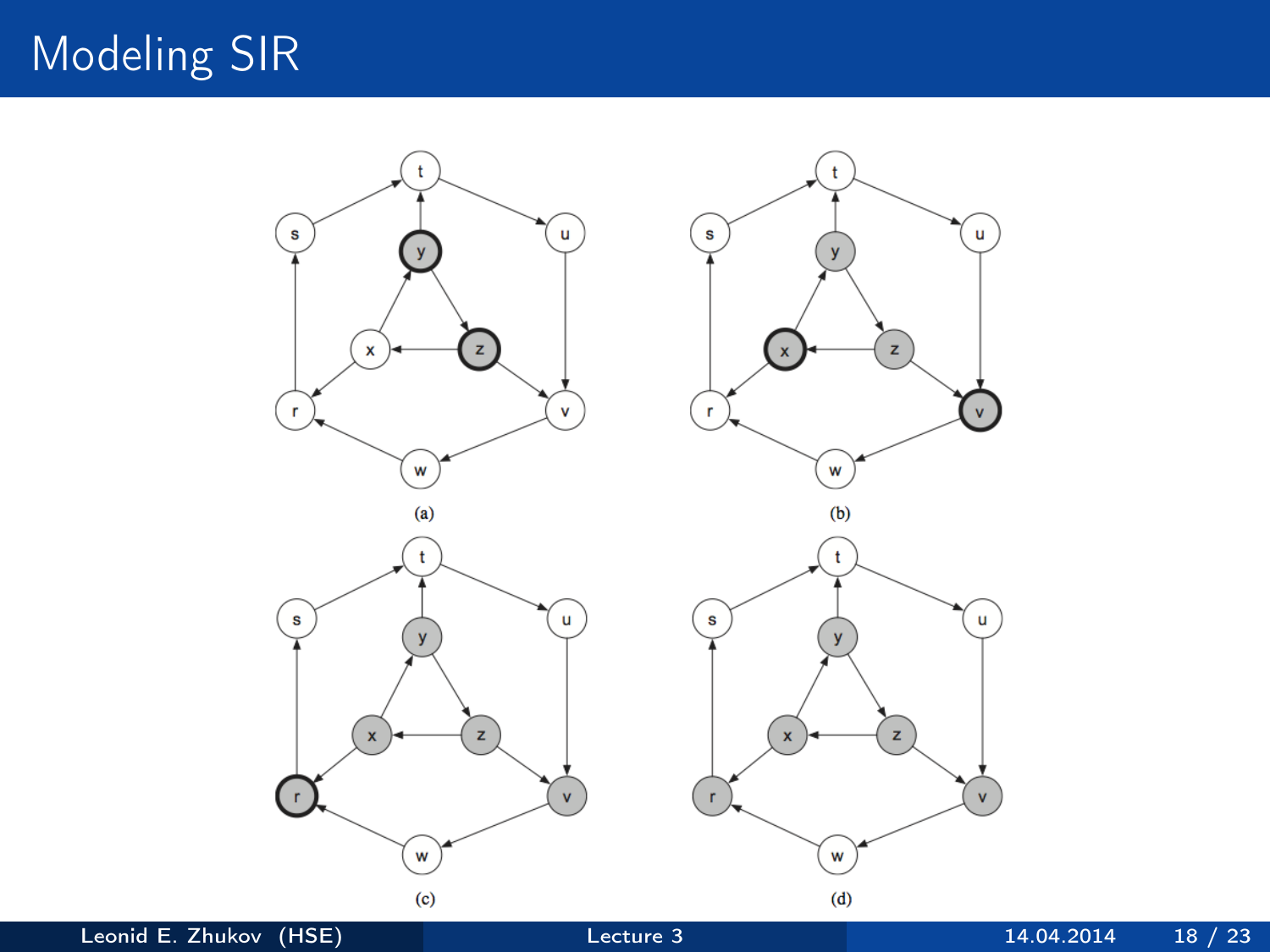## Stochastic modeling

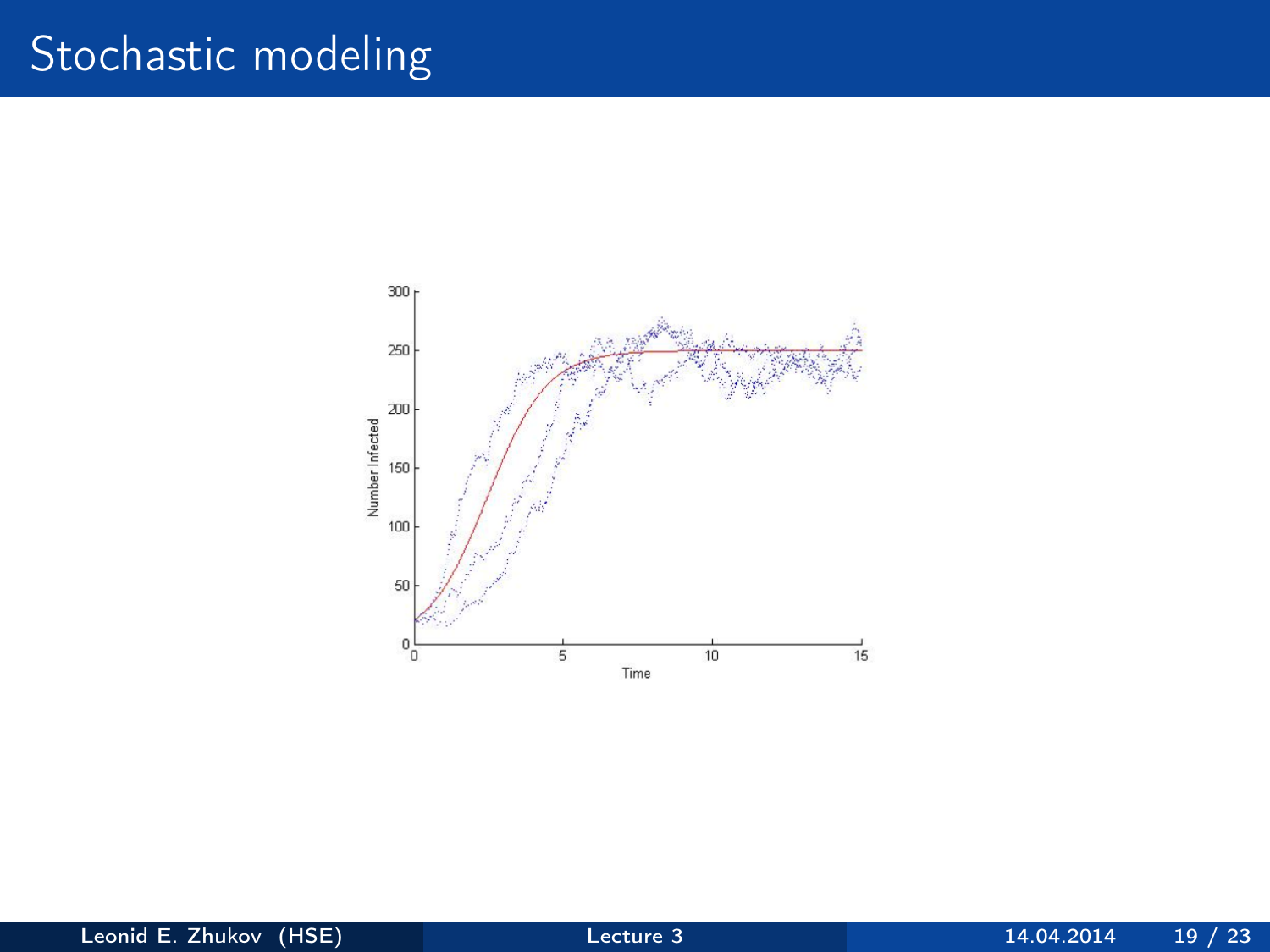

Networks: random, lettice, small world, spatial, scale-free

Keeling et al, 2005

Leonid E. Zhukov (HSE) [Lecture 3](#page-0-0) 14.04.2014 20 / 23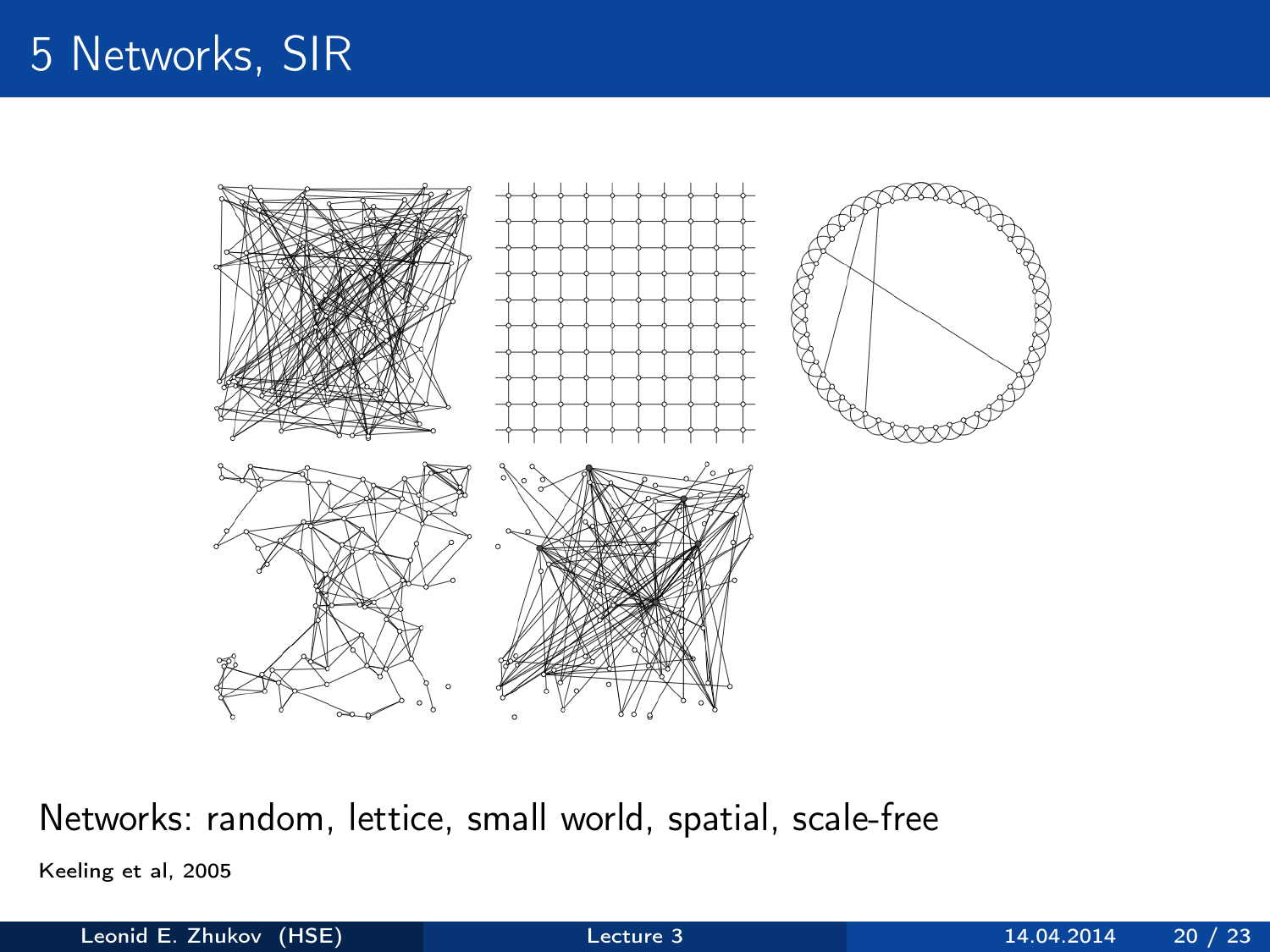

Networks: random, lettice, small world, spatial, scale-free Keeling et al, 2005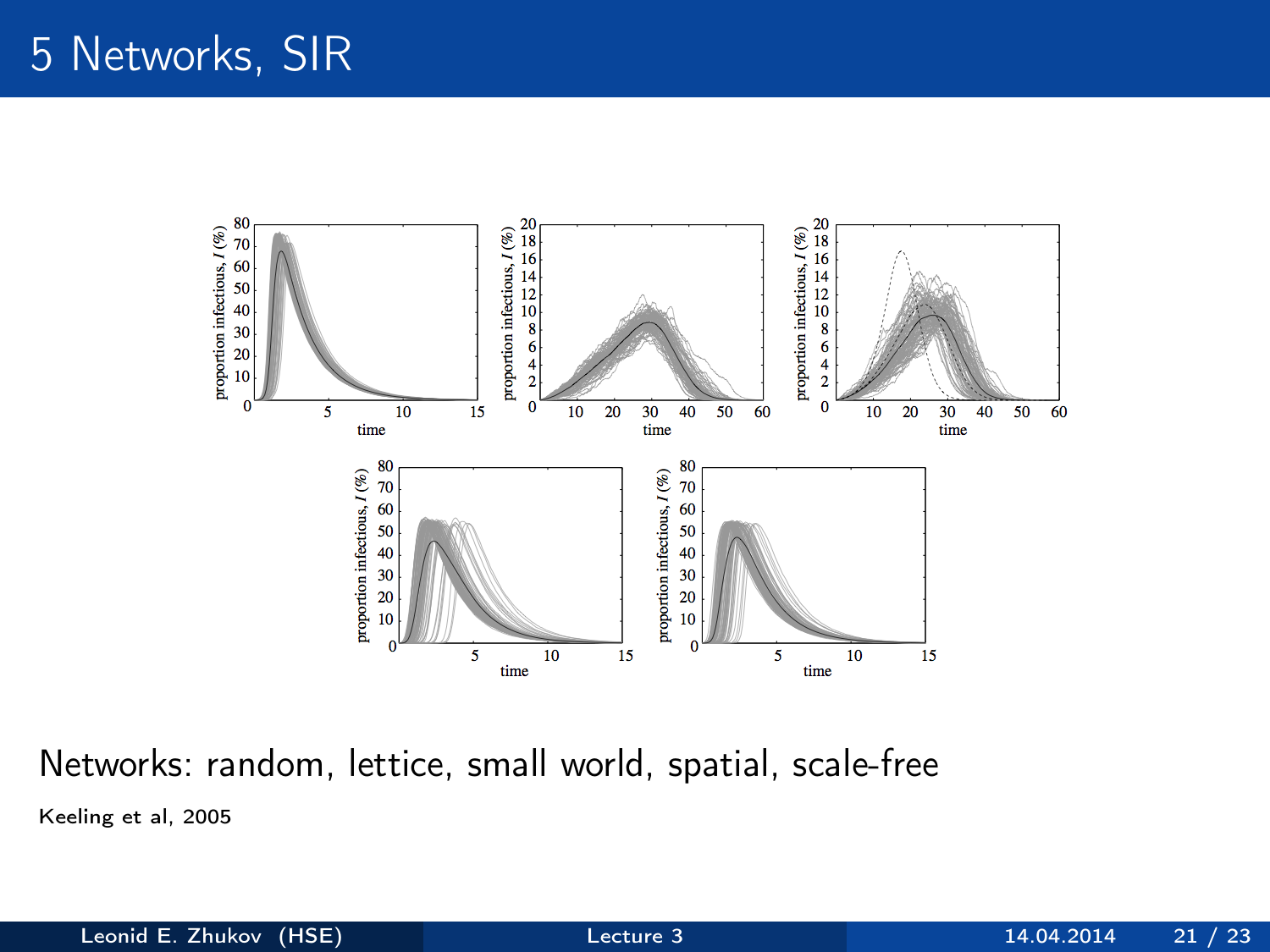#### Network synchronization, SIRS



Small-world network at different values of disorder parameter  $p$ Kuperman et al, 2001